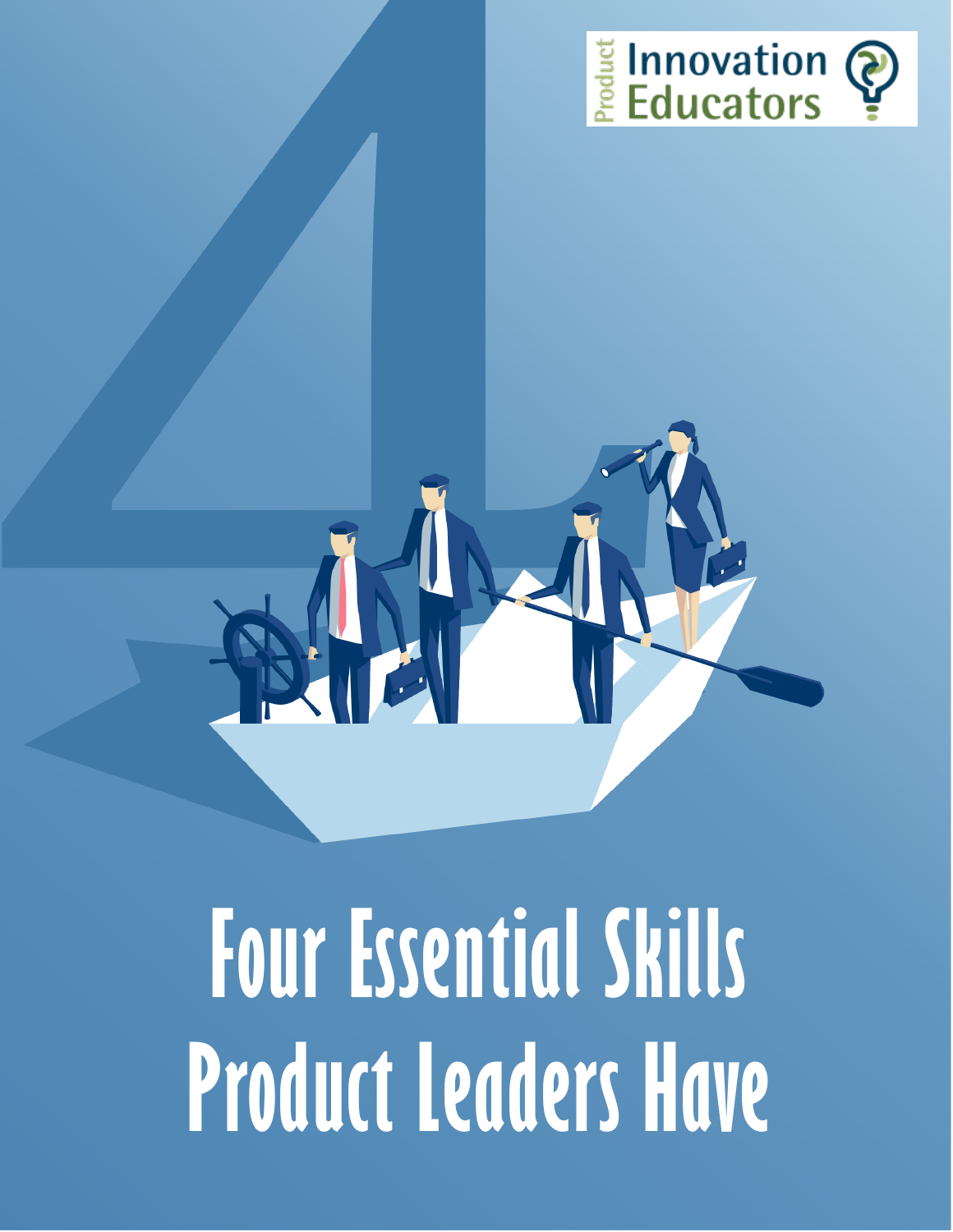## **The Everyday Craziness of Product Management**

There is little doubt that the role of Product Manager requires a diverse skill set.

Some days you feel like the captain of the ship pointing the way into uncharted territory: you're making decisions that will determine the lifecycle of a product and the feature set that will be included in each stage of life.

Some days you feel like you need to roll up your sleeves and man the oars: you find yourself coding, or project managing, rewriting someone else's spec because it is just faster that way and you want to ensure quality.

Still other days you feel like you're the crew member in the red shirt on the away team: you know where you're headed even if you're not sure what you'll find there but in any case you're fully aware that the target has been painted on YOUR chest if things start to go awry.

*How do you know which skills to build to move*  **forward** *and* **upward** *in your career?* 

With so many different hats to wear and roles to play how do you know which skills to build to move forward and upward in your career? How do you identify which skill set will open the door to greater influence? Where do you put your focus when it comes to developing your corporate voice?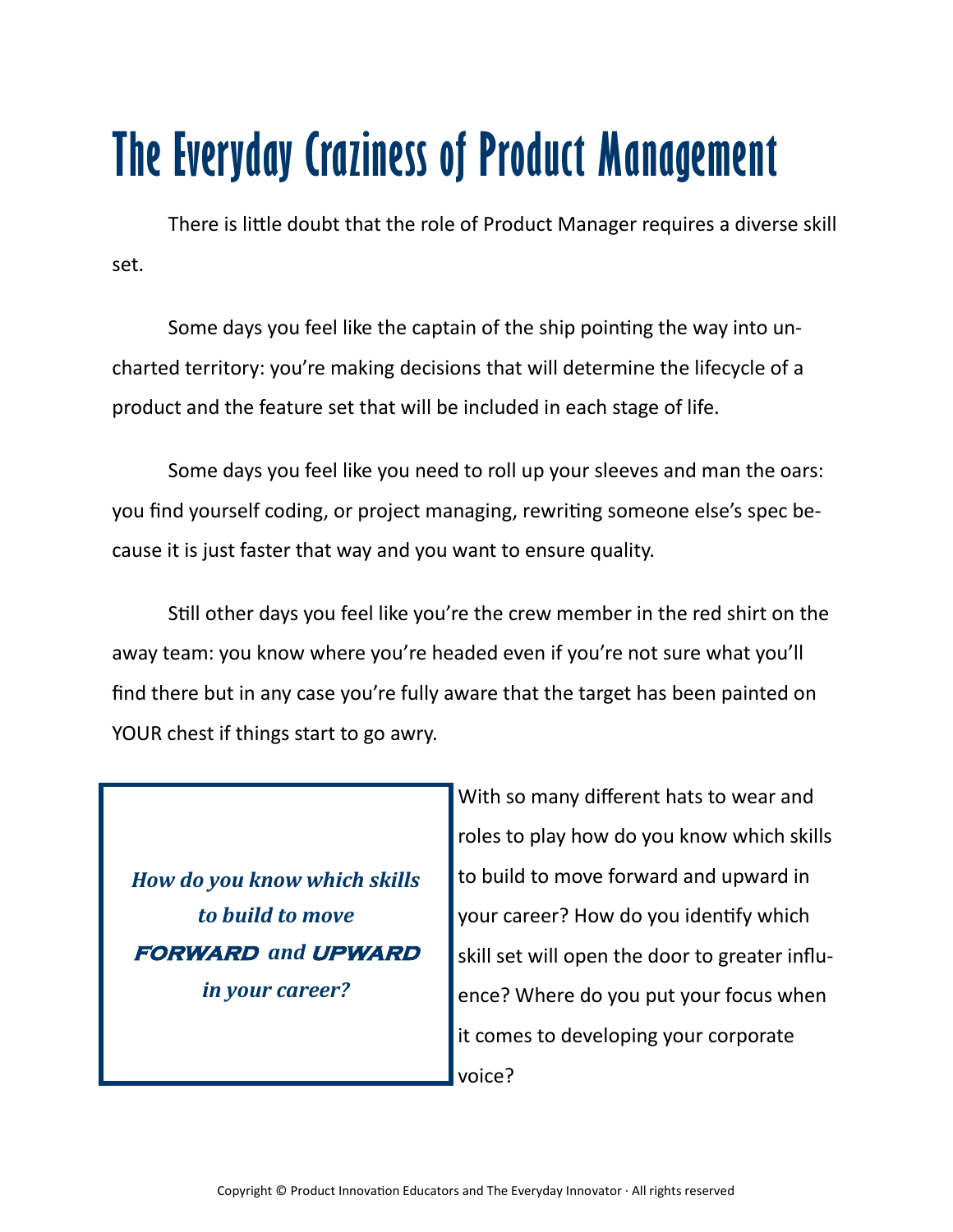## **The Move from Manager to Leader**

Making the move from product management to product leadership can sometimes be only a subtle shift organizationally but in terms of influence and relational capital in can be a tectonic shift. Time and time again research shows that, while there are still a wide variety of skills required to be a successful product manager, there are four essential communication skills that distinguish product leaders from the rest of the pack. These skills take on the identities of the (1) Pitch Artist, (2) Exec Debater, (3) Inspirer, and (4) Truth Teller.



The skilled pitch artist can present ideas and conclusions in a manner that convinces people, reduces emotional churn, and helps speed time to market. Too often this is seen by folks in product management as spin, or salesmanship and the name does imply a certain ability to sell. But this skill is not focused on flash; rather it is the crafted expertise that lays at the core of building influence. Part storyteller and part wise-sage, the Pitch Artist takes a wide swath of product data, market data, and sales data and combines it into a simple yet powerful message that is easily consumed by varied audiences from engineers to executives.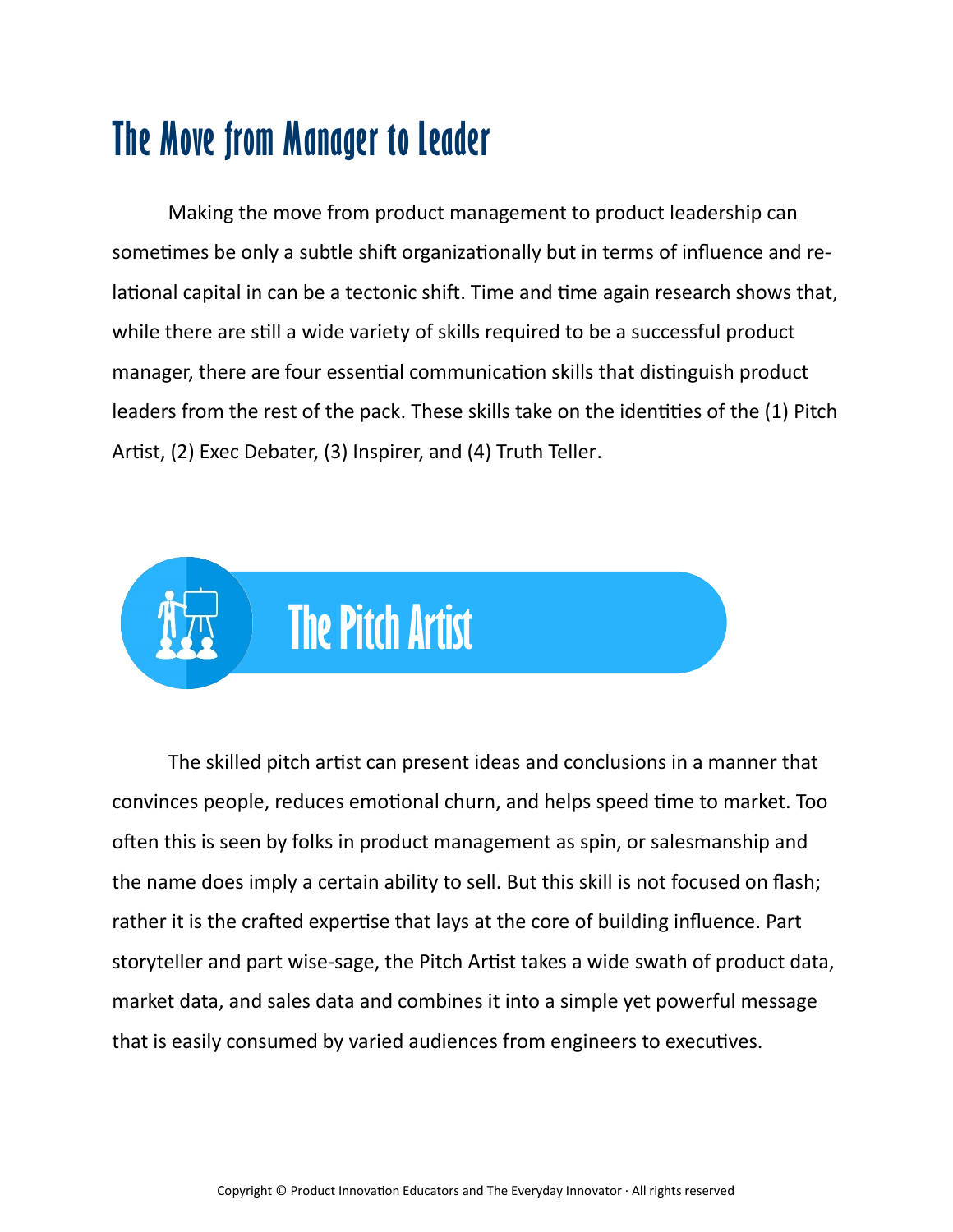

Even the most skilled pitch artist will sometimes find themselves at odds with executive leadership, anything from the sales VP who makes promises that aren't aligned with the product direction to the "flavor of the day" CEO who gets energized by something he heard on a TV commercial and wants to change course suddenly.

The skill of the Exec Debater lays in their ability to stand up for what is needed and challenge executive teams when reality requires bold moves. This follow on skill to the Pitch Artist not only combines well-crafted arguments and conclusions but it also brings to bear conviction and ownership.

The Exec Debater is ready and willing to stand up for what they believe is right, can present their case compellingly, and brings the evidence that supports their convictions. And even if the Exec Debater can't gain the CEO's support after presenting a compelling argument, the CEO and other executives will respect the attempt.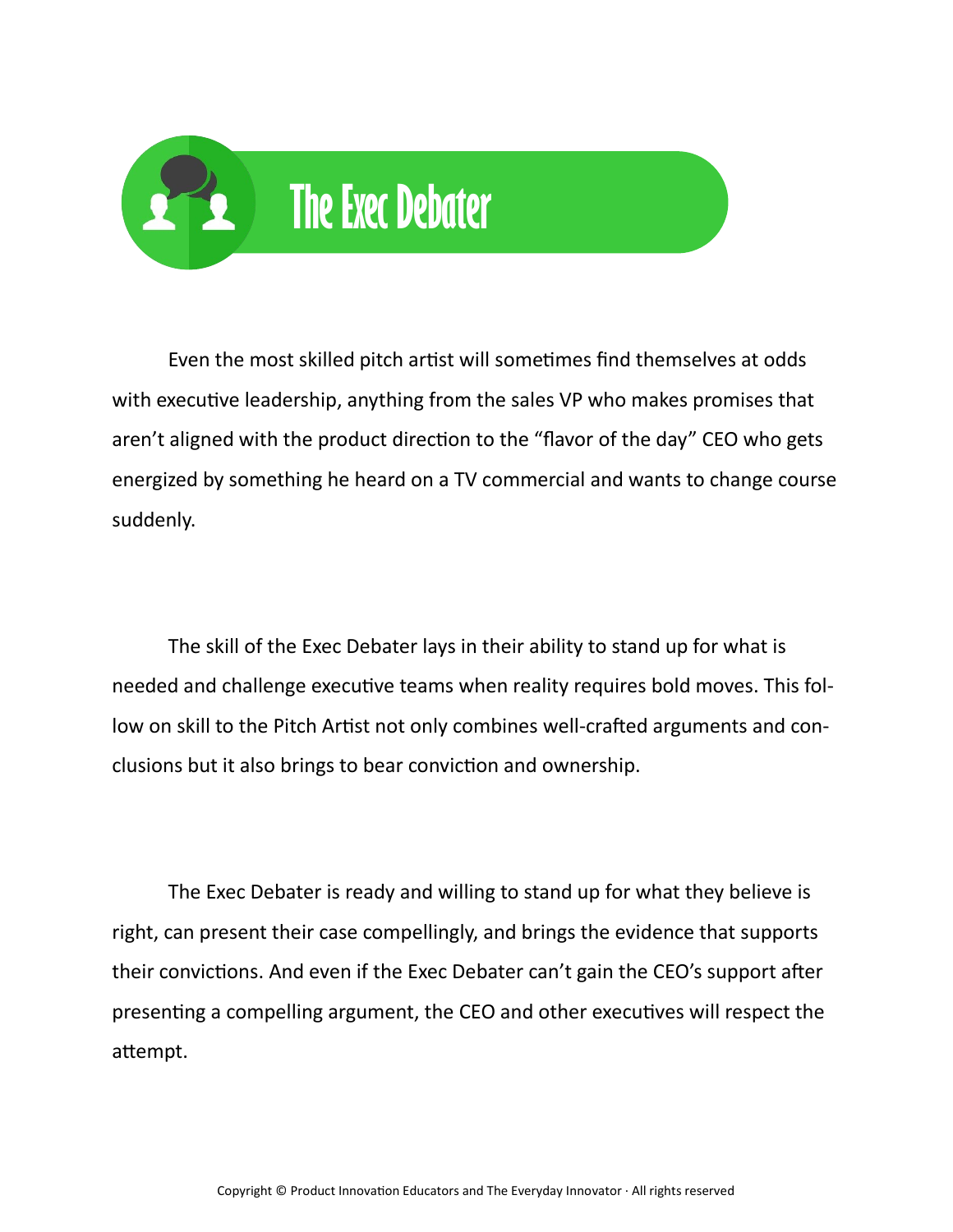

Great products are built by great teams but these aren't necessarily teams that product managers personally manage. Instead, product managers need to inspire others and share the vision of the product. Where the Pitch Artist can sell vision – the pitch, and the Exec Debater is able to create executive re-alignment – the proof, the Inspirer is the product evangelist that gets the buzz going across the organization – the passion.

Successful Inspirers know how to bring diverse team members into alignment to deliver product success. They know how to walk the halls and present the same picture they developed as the Pitch Artist but now make it specifically applicable to an audience in a conference room or a person in a cubical, wherever they are at the moment.

Where the first two skills are foundational in terms of driving products forward, this third skill is foundational in developing organization-wide influence.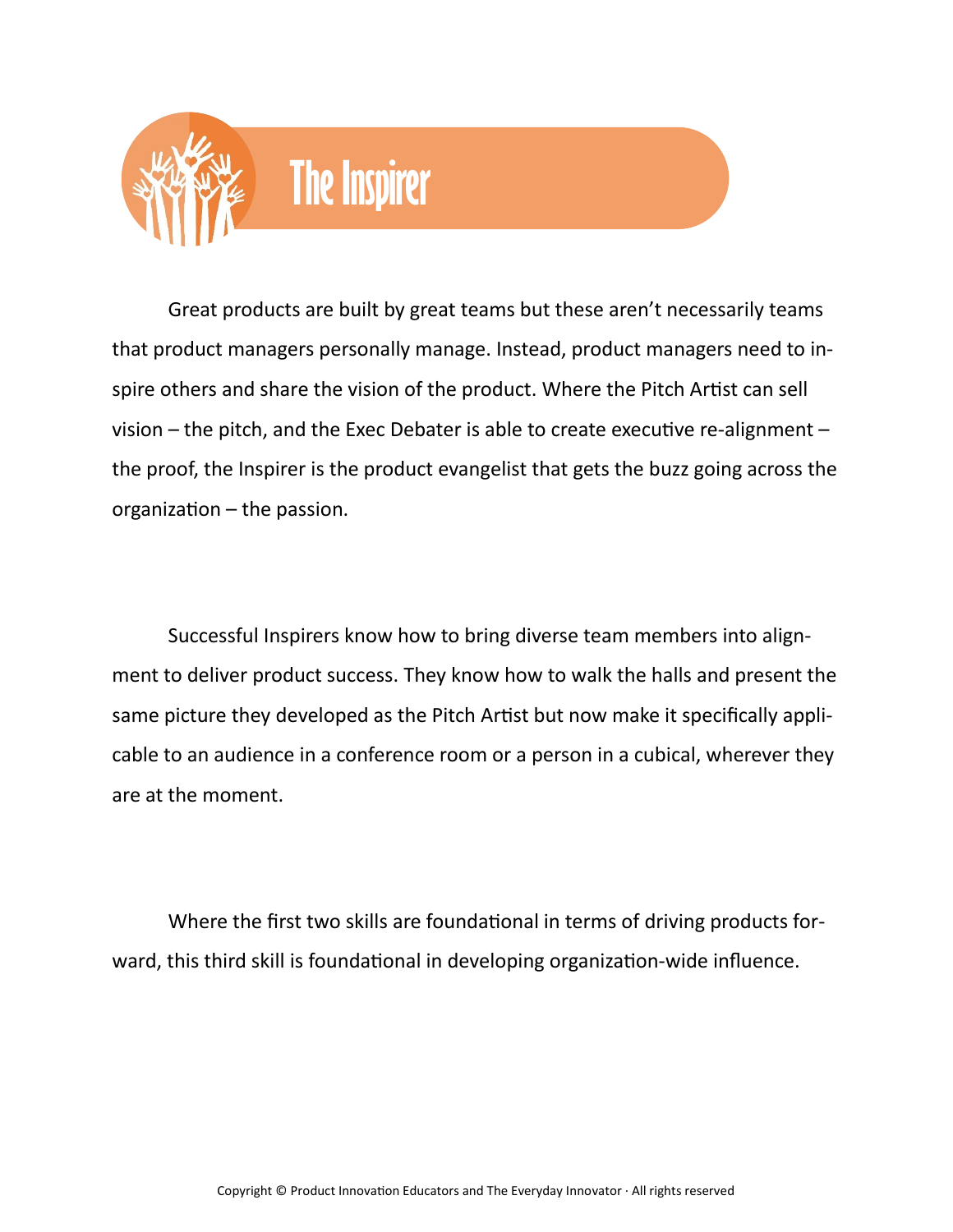

The Truth Teller is the opposite of the spin doctor. You know the spin doctor. This is the person always trying to present inconvenient truth in the most positive light. "Yes, we ARE late to market as a result of internal delays but this means we won't be bleeding edge." Spin doctor.

Conversely, Truth Tellers wield power in bringing unpopular messages when needed by learning how to bring a combination of truth and solution.

Truth Tellers are not going to shy away from saying what needs to be said, but they avoid casting blame and instead look to make the best of the situation. Rather than cowering in the corner hoping they won't have to deliver bad news, Truth Tellers seek out solutions and are proactive in pointing out potential problems to leadership. This approach builds credibility, trust, and influence.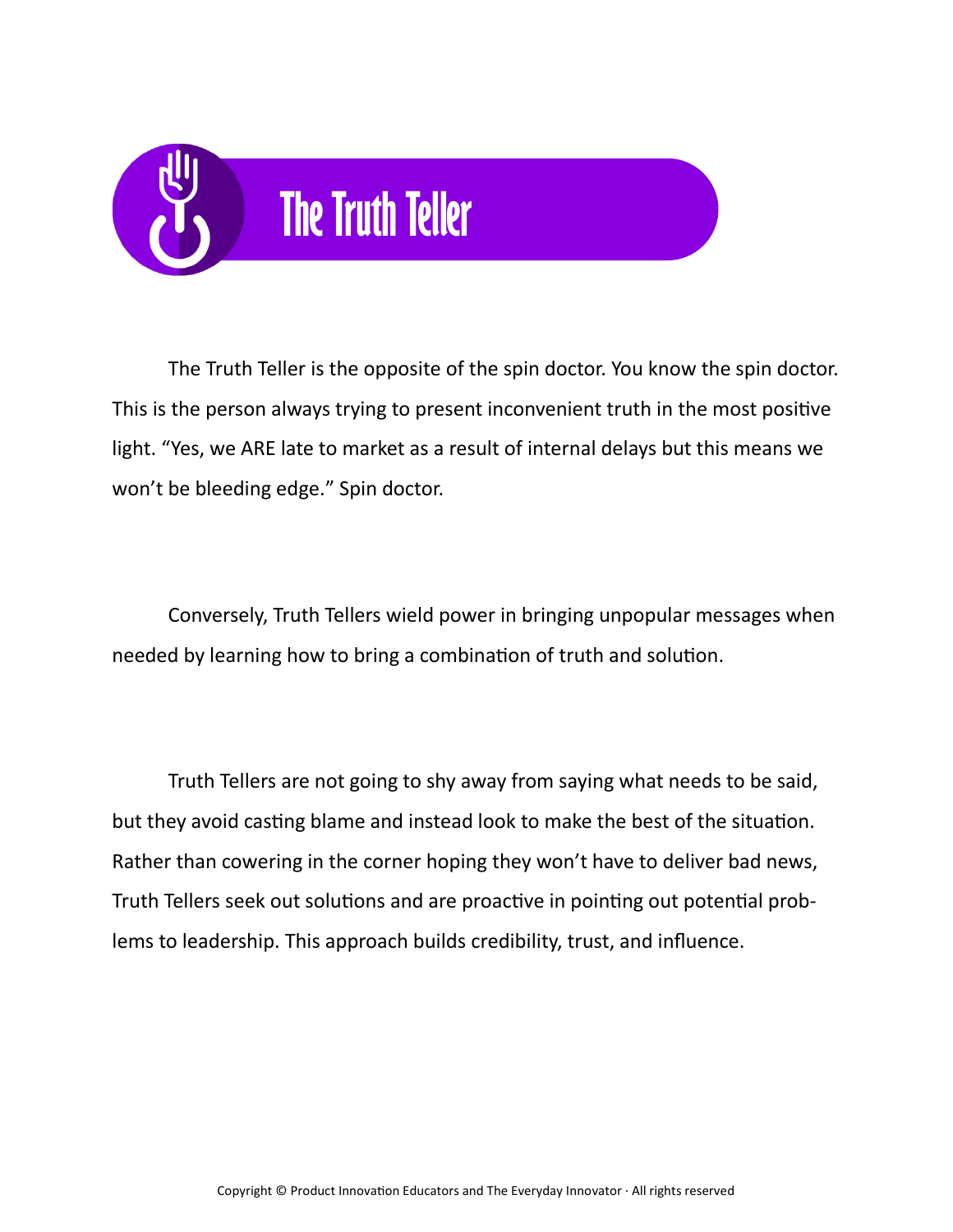## **Gain Strengths in Each of the Four Identities**

I will be adding specific training for improving your strengths in each identitiy as part of making the move from product manager to Product Master. Until then, numerous Everyday Innovator interviews have revealed insights you can apply now. These are organized as level 3 of the Product Mastery Roadmap called *Apply Deep Dives*. Find all the interviews here.

I suggest you start with the episodes listed below to focus your skills.



[TEI 097: How product managers pitch and sell ideas to managers –](https://productinnovationeducators.com/blog/tei-097-how-product-managers-pitch-and-sell-ideas-to-managers-with-chris-westfall/) with Chris Westfall

[TEI 076: Effectively pitching your ideas and influencing others –](https://productinnovationeducators.com/blog/tei-076-effectively-pitching-your-ideas-and-influencing-others-with-nancy-duarte/) with Nancy Duarte



[TEI 137: How product managers look & sound like leaders –](https://productinnovationeducators.com/blog/tei-137-how-product-managers-look-sound-like-leaders-with-tom-henschel/) with Tom Henschel

[TEI 099: Speaking with confidence and gravitas –](https://productinnovationeducators.com/blog/tei-099-speaking-with-confidence-with-caroline-goyder/) with Caroline Goyder